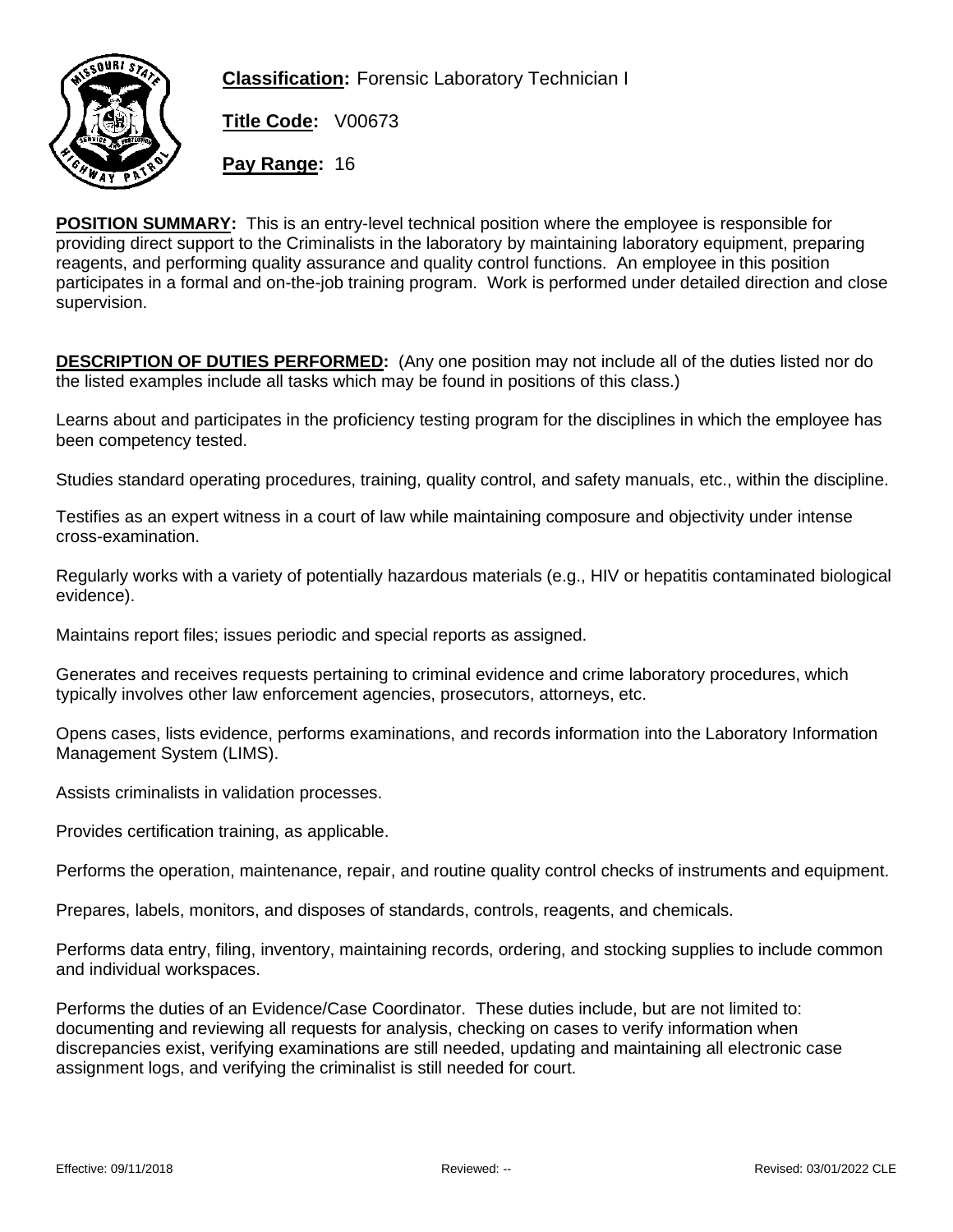## **Classification:** Forensic Laboratory Technician I **Classification:** Page 2

Monitors and produces case metrics on cases worked to include grant statistics and reporting, transfers report information to State and Federal databases for statistical purposes and compiles various statistics for the section supervisor.

Performs other related duties as assigned.

**REQUIRED KNOWLEDGE, SKILLS, AND ABILITIES:** Knowledge of laboratory best practices and laboratory safety relating to biological and chemical hazards.

Knowledge of laboratory techniques, procedures, and equipment related to biological and chemical analysis.

Knowledge of information systems to include, but not limited to: the Laboratory Information Management System (LIMS), Sample Tracking and Control Software (STaCS), DNA, Microsoft Office, and CaseNet.

Knowledge of chain of custody procedure and general rules of evidence.

Knowledge of how to properly perform equipment maintenance and calibration and performance checks.

Knowledge of basic units of measurement and statistical principles.

Knowledge of testimony and courtroom procedures.

Knowledge of how to prepare chemical reagents.

Exercise judgement and be decisive.

Ability to participate in a formal and on-the-job training program.

Ability to learn and practice safety rules and procedures associated with laboratory equipment and chemicals.

Ability to perform work in accordance with prescribed procedures, makes accurate observations of test results, and prepare accurate records and reports.

Ability to compile and prepare information for presentations (e.g., mock trials, courtroom testimony, depositions, pretrial conferences, meetings, etc.).

Ability to maintain composure while under cross-examination regarding personal and scientific qualifications and testify to laboratory findings in court.

Ability to properly use or learn to use laboratory equipment, computer and photography equipment, and chemicals.

Ability to perform job-related travel (e.g., appearing in court, attending training meetings and seminars, etc).

Ability to generate and receive requests for information from a variety of individuals regarding forensic science.

Ability to gather, assemble, correlate, and analyze facts to be incorporated into a report of laboratory work and tests.

Ability to examine forensic evidence and recognize and identify minute details.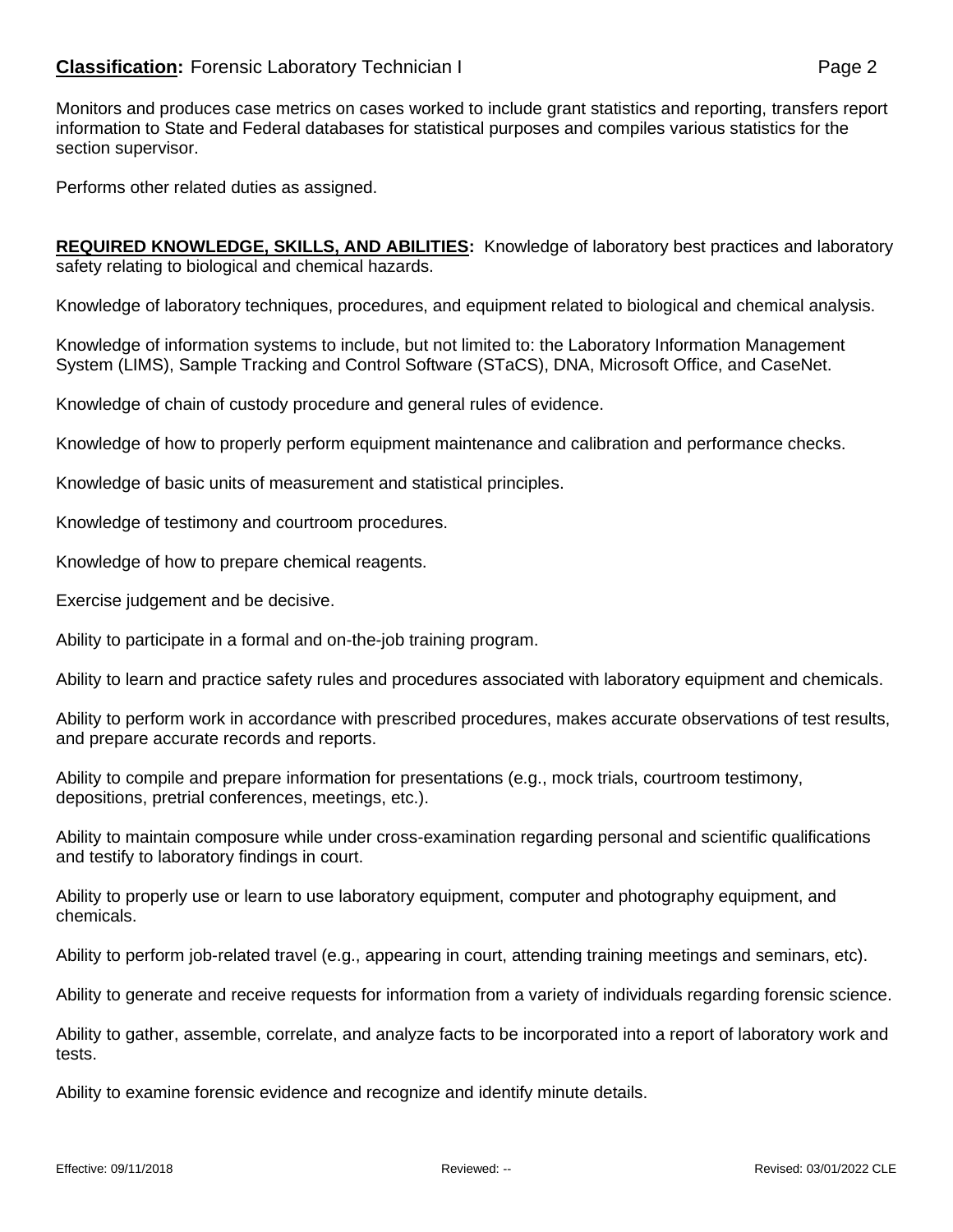Ability to exercise judgment, decisiveness, and creativity in situations involving the direction, control, and planning of an entire program or set of programs.

Ability to learn and interpret state and federal laws, rules, regulations, and Patrol polices.

Ability to stand for extended periods and lift at least 30 pounds (e.g., compressed gas cylinder, evidence container, and water jug, etc.).

Ability to perform basic mathematical operations, including algebraic calculations; the ability to calculate volumes, weights, and measures; the ability to utilize and interpret statistics.

Ability to distinguish colors necessary to perform laboratory tests.

Ability to communicate in English clearly and concisely, both orally and in writing.

Ability to operate basic office equipment as detailed in the description of duties.

Ability to handle restricted and confidential information in a professional manner and maintain the information as such.

Ability to work with material that may be of a sexual nature relating to criminal activity (e.g., written material, photographs, and/or verbal language, etc.).

Ability to establish and maintain effective and harmonious working relations with others.

Ability to work hours as assigned.

**MINIMUM EXPERIENCE AND EDUCATION REQUIRED:** (The following represents the minimum qualifications used to accept applicants, provided that equivalent substitution may be permitted in case of deficiencies in either experience or education.)

Successful completion of sixty 60 credit hours from a college or university.

OR

Possession of a high school diploma or equivalent AND two years of work experience utilizing the knowledge, skills, and abilities associated with this position.

**NECESSARY SPECIAL REQUIREMENTS:** Must provide a DNA sample to be used only for forensic identification as required at the time of appointment.

Must be able to pass a polygraph examination after conditional offer of employment.

Successfully passes practical competency and/or written test(s) prior to assuming casework.

Must submit to periodic random drug testing.

Must possess and/or obtain and maintain a valid driver's license.

If applicable to the assigned forensic discipline, possess or obtain MULES certification.